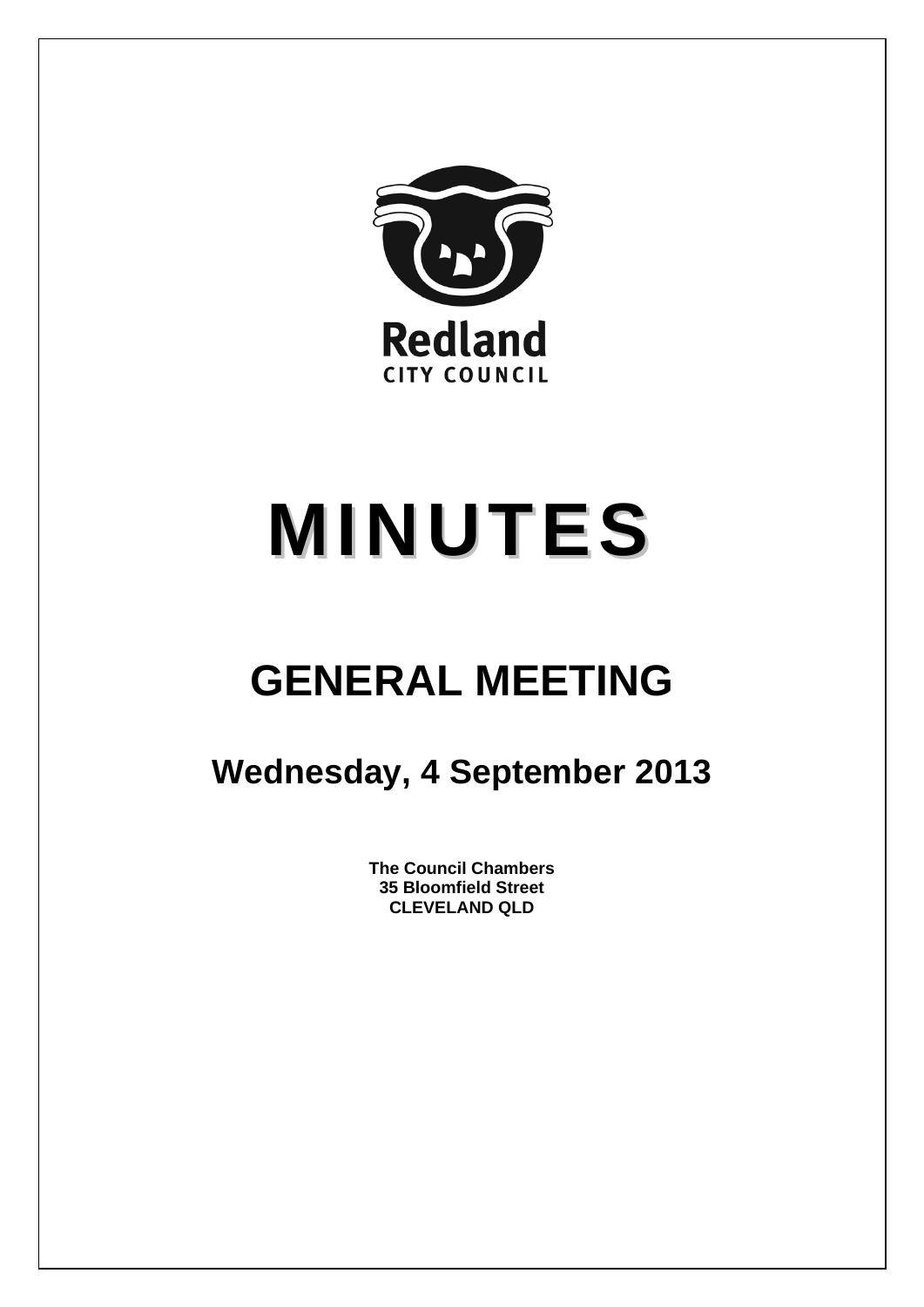#### **Table of Contents**

| <b>Item</b>    |                                                                                                         | <b>Subject</b>                                           | Page No |  |  |
|----------------|---------------------------------------------------------------------------------------------------------|----------------------------------------------------------|---------|--|--|
| 1              |                                                                                                         |                                                          |         |  |  |
| $\mathbf 2$    |                                                                                                         |                                                          |         |  |  |
| 3              |                                                                                                         |                                                          |         |  |  |
| 4              |                                                                                                         |                                                          |         |  |  |
| 5              |                                                                                                         |                                                          |         |  |  |
|                | 5.1                                                                                                     |                                                          |         |  |  |
| 6              | <b>MATTERS OUTSTANDING FROM PREVIOUS COUNCIL MEETING</b>                                                |                                                          |         |  |  |
|                | 6.1                                                                                                     | PETITION (DIVISION 4) REQUEST TO REOPEN NORFOLK BEACH    |         |  |  |
|                | 6.2                                                                                                     |                                                          |         |  |  |
| $\overline{7}$ |                                                                                                         |                                                          |         |  |  |
| 8              |                                                                                                         |                                                          |         |  |  |
| 9              |                                                                                                         |                                                          |         |  |  |
| 10             | <b>DECLARATION OF MATERIAL PERSONAL INTEREST OR</b><br>CONFLICT OF INTEREST ON ANY ITEMS OF BUSINESS  4 |                                                          |         |  |  |
| 11             |                                                                                                         | <b>MOTION TO ADJOURN GENERAL MEETING FOR THE CONDUCT</b> |         |  |  |
| 12             |                                                                                                         |                                                          |         |  |  |
| 13             | <b>ADOPTION OF COMMITTEE MEETING REPORT &amp;</b>                                                       |                                                          |         |  |  |
|                | 13.1                                                                                                    | COORDINATION COMMITTEE MEETING - 4 SEPTEMBER 2013 4      |         |  |  |
| 14             |                                                                                                         |                                                          |         |  |  |
| 15             | NOTICES OF MOTION TO REPEAL OR AMEND RESOLUTIONS 5                                                      |                                                          |         |  |  |
| 16             |                                                                                                         |                                                          |         |  |  |
| 17             |                                                                                                         |                                                          |         |  |  |
| 18             |                                                                                                         |                                                          |         |  |  |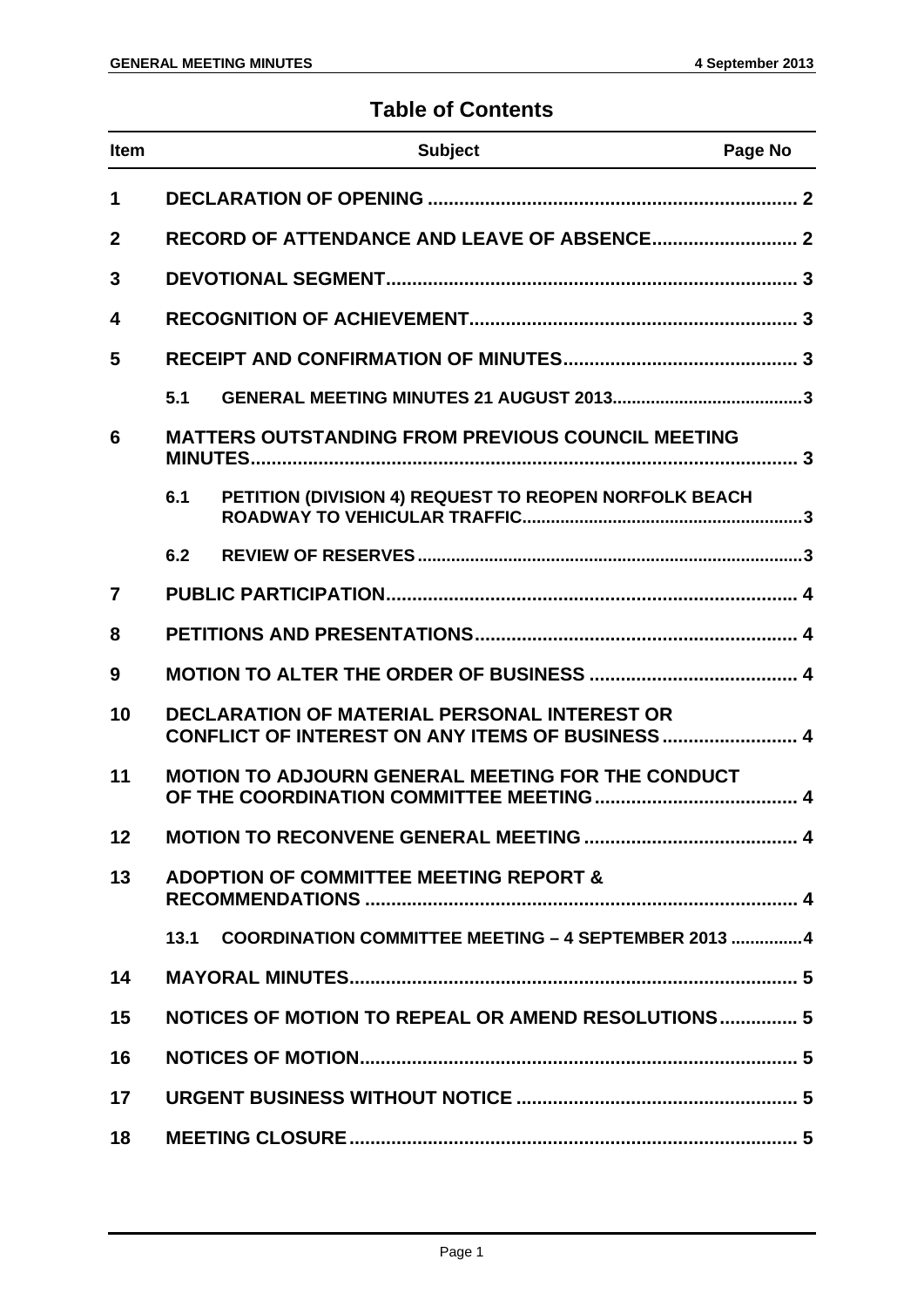#### **1 DECLARATION OF OPENING**

The Deputy Mayor declared the meeting open at 10.35am and acknowledged the Quandamooka people, who are the traditional custodians of the land on which Council meets.

The Deputy Mayor also paid Council's respect to their elders, past and present, and extended that respect to other indigenous Australians who are present.

#### **2 RECORD OF ATTENDANCE AND LEAVE OF ABSENCE**

#### **MEMBERS PRESENT:**

| Deputy Mayor & Councillor Division 8 |
|--------------------------------------|
| <b>Councillor Division 1</b>         |
| <b>Councillor Division 2</b>         |
| <b>Councillor Division 3</b>         |
| <b>Councillor Division 4</b>         |
| <b>Councillor Division 5</b>         |
| <b>Councillor Division 6</b>         |
| <b>Councillor Division 7</b>         |
| <b>Councillor Division 9</b>         |
| <b>Councillor Division 10</b>        |
| Mayor – left the meeting at 10.54am  |
|                                      |

#### **EXECUTIVE LEADERSHIP GROUP:**

| Mr G Holdway | <b>Chief Financial Officer</b>                           |
|--------------|----------------------------------------------------------|
| Mr G Soutar  | General Manager Infrastructure & Operations              |
| Mrs L Rusan  | <b>General Manager Community &amp; Customer Services</b> |
| Mr L Wallace | Group Manager Corporate Governance                       |
| Mr B Lyon    | <b>Chief Executive Officer</b>                           |

#### **MINUTES:**

| Mrs E Striplin | Corporate Meetings & Registers Team |
|----------------|-------------------------------------|
|----------------|-------------------------------------|

#### **COUNCILLOR ABSENCES**

Cr Williams lost connection to the meeting at 10.54am.

#### **COUNCIL RESOLUTION**

| Moved by:    | <b>Cr M Elliott</b> |
|--------------|---------------------|
| Seconded by: | <b>Cr J Talty</b>   |

**That Leave of Absence from today's General Meeting and Coordination Committee meeting be granted for Mayor Karen Williams who is attending the 8th Asia Pacific Cities Summit.** 

**CARRIED 10/0**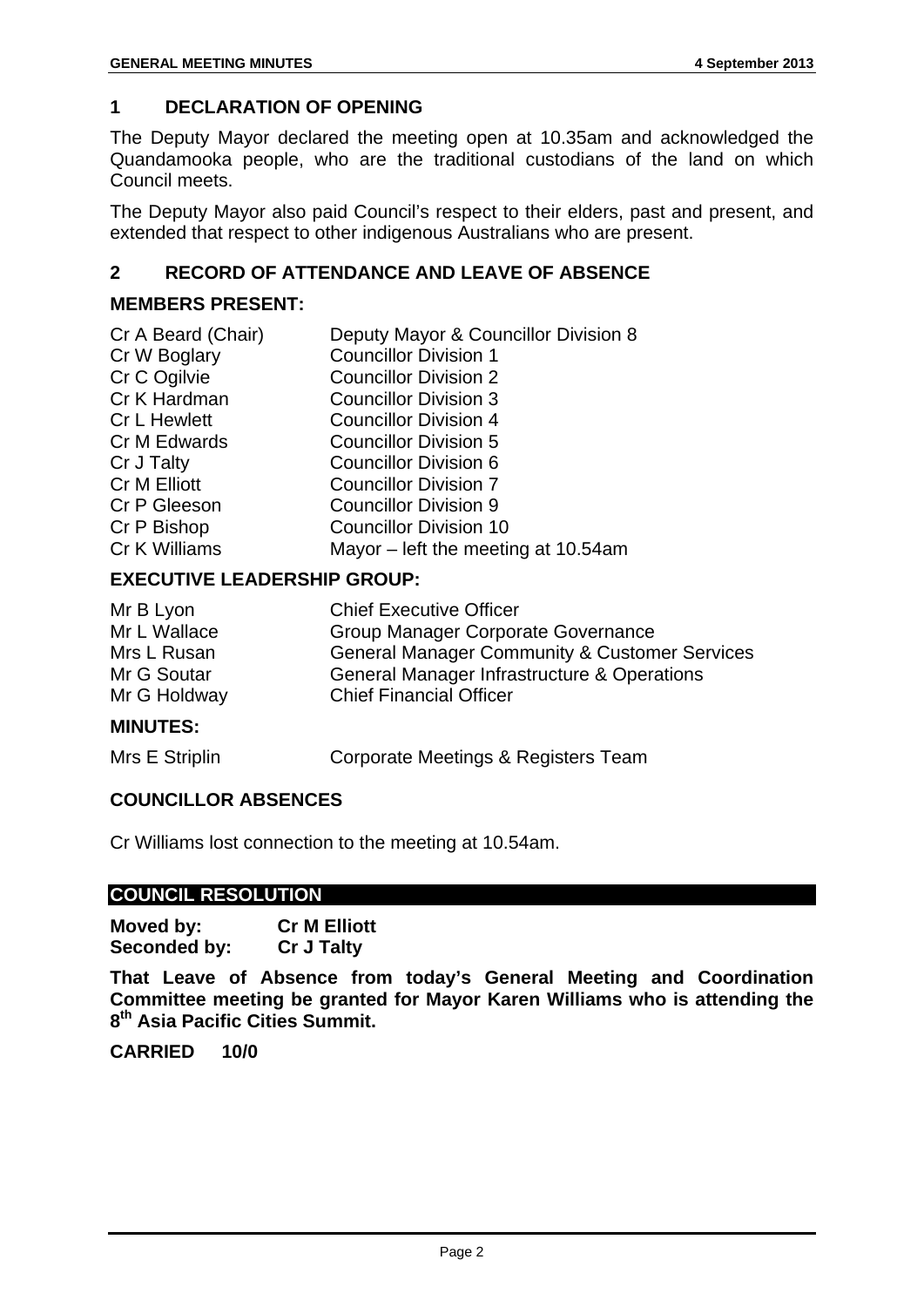#### **COUNCIL RESOLUTION**

**Moved by: Cr P Bishop Seconded by: Cr M Edwards** 

**That permission be granted for Mayor Karen Williams to take part in the General and Coordination Committee meetings by teleconferencing in accordance with s.276 of the** *Local Government Regulation 2012***.** 

#### **CARRIED 11/0**

#### **3 DEVOTIONAL SEGMENT**

Pastor Glenn Grey, GM Ministries and member of the Ministers' Fellowship led Council in a brief devotional segment.

#### **4 RECOGNITION OF ACHIEVEMENT**

No items were presented.

#### **5 RECEIPT AND CONFIRMATION OF MINUTES**

#### **5.1 GENERAL MEETING MINUTES 21 AUGUST 2013**

**Moved by: Cr M Elliott Seconded by: Cr P Gleeson** 

**That the Minutes of the General Meeting of Council held on 21 August 2013 be confirmed.** 

General Meeting Minutes 21 August 2013

#### **CARRIED 11/0**

#### **6 MATTERS OUTSTANDING FROM PREVIOUS COUNCIL MEETING MINUTES**

The Chief Executive Officer presented the following items for noting:

#### **6.1 PETITION (DIVISION 4) REQUEST TO REOPEN NORFOLK BEACH ROADWAY TO VEHICULAR TRAFFIC**

At the General Meeting on 5 June 2013 Council resolved that the petition, which reads as follows, be received and referred to a Committee or officer for consideration and a report to the local government and that the principal petitioner be advised in writing accordingly.

*Request for Council to "reopen Norfolk Beach roadway to vehicular traffic in accordance with the Coochiemudlo Island Land Management Plan 2004 until the sealed and signposted Victoria Parade East is completed to connect with Victoria Parade South.* 

A report addressing this matter will be presented to an ensuing Coordination Committee Meeting.

#### **6.2 REVIEW OF RESERVES**

At the General Meeting on 19 June 2013 Council resolved to defer this item to the August Coordination Committee Meeting. It is noted that this report will be presented to Council after the conduct of a workshop on the matter.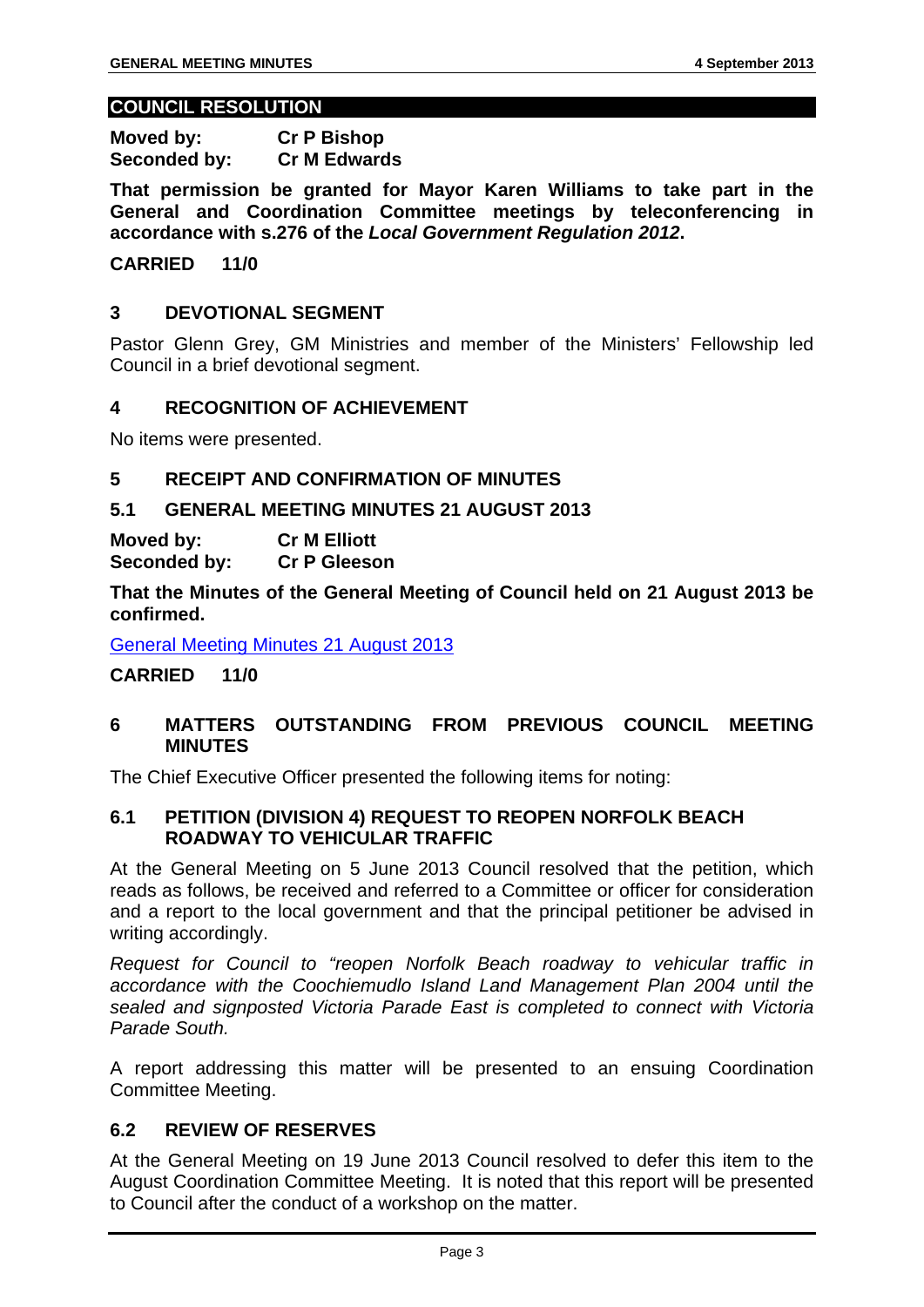#### **7 PUBLIC PARTICIPATION**

Nil

#### **8 PETITIONS AND PRESENTATIONS**

Nil

- **9 MOTION TO ALTER THE ORDER OF BUSINESS**
- Nil
- **10 DECLARATION OF MATERIAL PERSONAL INTEREST OR CONFLICT OF INTEREST ON ANY ITEMS OF BUSINESS**

Nil

#### **11 MOTION TO ADJOURN GENERAL MEETING FOR THE CONDUCT OF THE COORDINATION COMMITTEE MEETING**

#### **COUNCIL RESOLUTION**

**Moved by: Cr M Elliott Seconded by: Cr J Talty** 

**That the meeting be adjourned at 10.42am to enable the conduct of the Coordination Committee meeting.** 

#### **CARRIED 11/0**

#### **12 MOTION TO RECONVENE GENERAL MEETING**

#### **COUNCIL RESOLUTION**

**Moved by: Cr M Elliott Seconded by: Cr P Gleeson** 

**That the General Meeting be reconvened at 10.54am.** 

#### **CARRIED 10/0**

Cr Williams was not connected to the meeting when the motion was put.

#### **13 ADOPTION OF COMMITTEE MEETING REPORT & RECOMMENDATIONS**

#### **13.1 COORDINATION COMMITTEE MEETING – 4 SEPTEMBER 2013**

#### **COUNCIL RESOLUTION**

**Moved by: Cr M Elliott Seconded by: Cr W Boglary** 

**That the Report and Recommendations of the Coordination Committee meeting held 4 September 2013 be adopted.** 

**Coordination Committee Report 4 September 2013**

#### **CARRIED 10/0**

Cr Williams was not connected to the meeting when the motion was put.